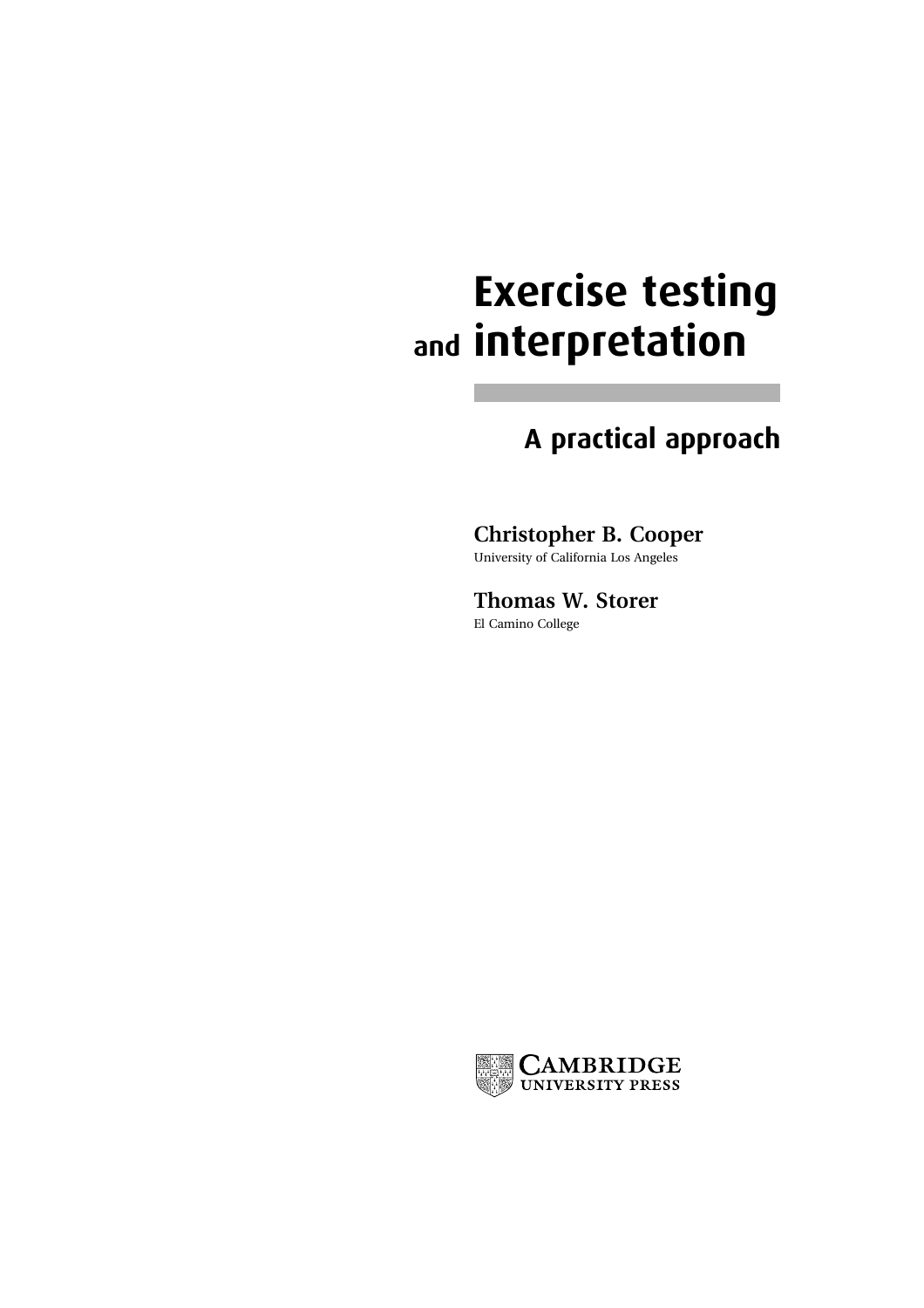published by the press syndicate of the university of cambridge The Pitt Building, Trumpington Street, Cambridge, United Kingdom

cambridge university press The Edinburgh Building, Cambridge CB2 2RU, UK 40 West 20th Street, New York, NY 10011-4211, USA 10 Stamford Road, Oakleigh, VIC 3166, Australia Ruiz de Alarcón 13, 28014 Madrid, Spain Dock House, The Waterfront, Cape Town 8001, South Africa

http://www.cambridge.org

© Christopher B. Cooper and Thomas W. Storer

This book is in copyright. Subject to statutory exception and to the provisions of relevant collective licensing agreements, no reproduction of any part may take place without the written permission of Cambridge University Press.

First published 2001

Printed in the United Kingdom at the University Press, Cambridge

*Typeface* Utopia 8.5/12pt *System* Poltype® [vn]

*A catalogue record for this book is available from the British Library*

*Library of Congress Cataloguing in Publication data*

Cooper, Christopher B. Exercise testing and interpretation; a practical guide / Christopher B. Cooper, Thomas W. Storer. p. cm. Includes bibliographical references and index. ISBN 0 521 64842 4 paperback I. Exercise tests. I. Storer, Thomas W. II. Title. RC683.5.E94 C66 2001 613.7'1'0287-Dc21 00-045509

ISBN 0 521 64842 4 paperback

Every effort has been made in preparing this book to provide accurate and up-to-date information which is in accord with accepted standards and practice at the time of publication. Nevertheless, the authors, editors and publisher can make no warranties that the information contained herein is totally free from error, not least because clinical standards are constantly changing through research and regulation. The authors, editors and publisher therefore disclaim all liability for direct or consequential damages resulting from the use of material contained in this book. Readers are strongly advised to pay careful attention to information provided by the manufacturer of any drugs or equipment that they plan to use.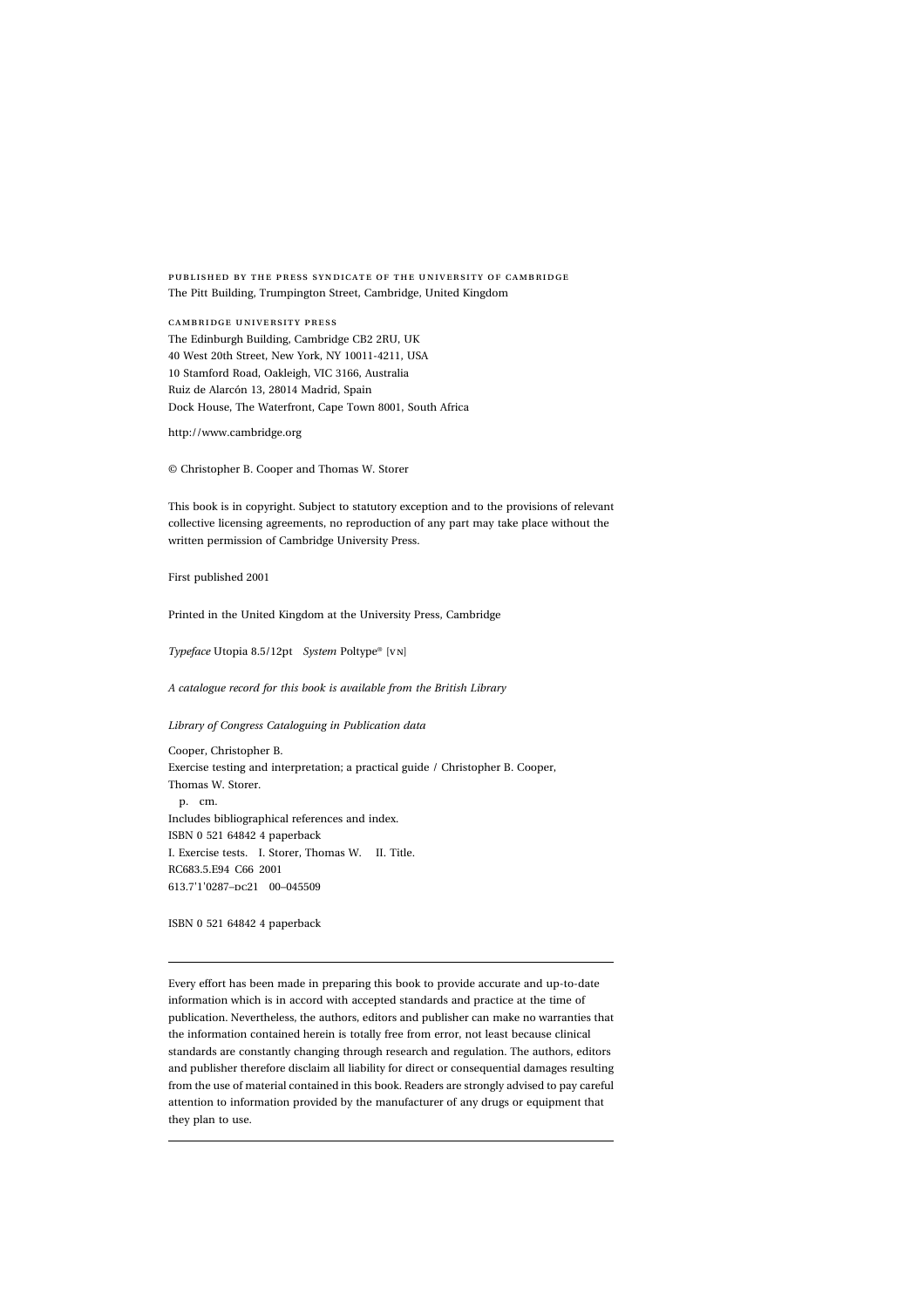# **Contents**

| Preface                                 |                                       | ix  |
|-----------------------------------------|---------------------------------------|-----|
| 1                                       | <b>Purpose</b>                        | 1   |
| 2                                       | Instrumentation                       | 15  |
| 3                                       | <b>Testing methods</b>                | 51  |
| 4                                       | Response variables                    | 93  |
| 5.                                      | Data integration and interpretation   | 149 |
|                                         | 6 Illustrative cases and reports      | 181 |
|                                         | Appendix A Glossary (terms, symbols,  | 204 |
| definitions)                            |                                       |     |
| Appendix B Calculations and conversions |                                       |     |
|                                         | Appendix C Reference values           | 220 |
|                                         | Appendix D Protocols and supplemental |     |
|                                         | materials                             | 241 |

Appendix E Frequently asked questions 261

Index 265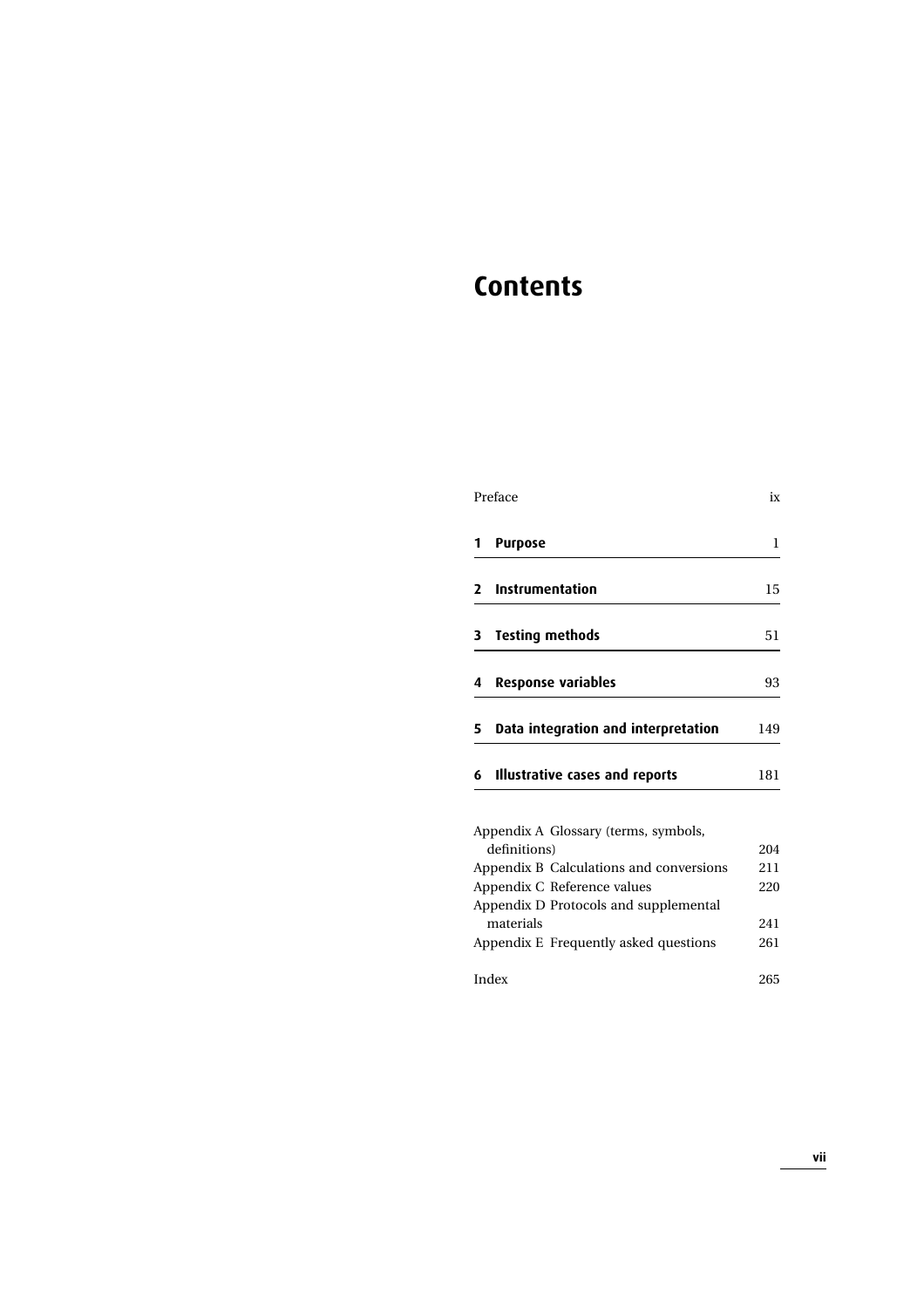

# **Purpose**

#### **Introduction**

The human body is designed for the performance of exercise. Habitual patterns of exercise activity are known to be linked to health, well-being, and risk of disease. In fitness and athletics, exercise capacity is linked to performance and achievement. In clinical medicine, exercise performance is intricately related to functional capacity and quality of life. Hence the importance of exercise testing and interpretation as a means of determining exercise capacity and identifying factors which might limit exercise performance. Exercise professionals, whether concerned with physical fitness and sports or clinical medicine and rehabilitation, should be well versed in methods of exercise testing and interpretation. Hence the need for a practical guide to assist in this undertaking.

A wide variety of methods have evolved for the purpose of assessing exercise capacity and identifying specific limiting factors. Field tests are commonly used in fitness and sports to assess athletic performance, but can be used to assess progress in clinical or rehabilitative settings. Laboratory exercise protocols are also used to assess fitness and are often combined with electrocardiography to diagnose coronary artery disease. Symptom-limited, incremental exercise testing, including measurement of ventilation and gas exchange, has proven to be an important diagnostic, clinical, prescriptive, and rehabilitative tool. These more complex laboratory tests evaluate the integrated human cardiovascular, ventilatory, and musculoskeletal responses to

exercise. Whether the assessment is conducted in the field or in the laboratory, all of these exercise tests require careful attention to detail if meaningful information is to be derived.

This book provides a detailed examination of the instruments, methods, proper conduct, and interpretation of a variety of exercise tests. This is meant to be a practical guide, assisting the reader in every step of the process with fundamental information, examples, and practice using a time-tested methodology. The next section of this chapter reviews the basic exercise physiology that underlies exercise testing and interpretation. It is included not as a primer, but rather to illustrate the important concepts involved.

#### **Basic exercise physiology**

#### **Coupling of cellular respiration to external work**

During the performance of most types of exercise, it is well known that oxygen uptake  $(\dot{V}o_2)$  is tightly coupled to external work rate ( $\dot{W}$ ) or power output. The essential components of this coupling are illustrated in Figure 1.1. Central to our understanding of exercise physiology is the measurement of alveolar oxygen uptake ( $\dot{V}o_{2\text{adv}}$ ) by collection and analysis of exhaled gases.  $\dot{V}_{O_{2a|v}}$  provides the systemic arterial oxygen content for delivery to exercising muscles. Hence, the extent to which  $\rm \dot{Vo}_{2\rm alv}$  matches muscle oxygen consumption ( $\dot{Q}o_{2\text{mus}}$ ) is in part a reflection of the effectiveness of oxygen delivery via the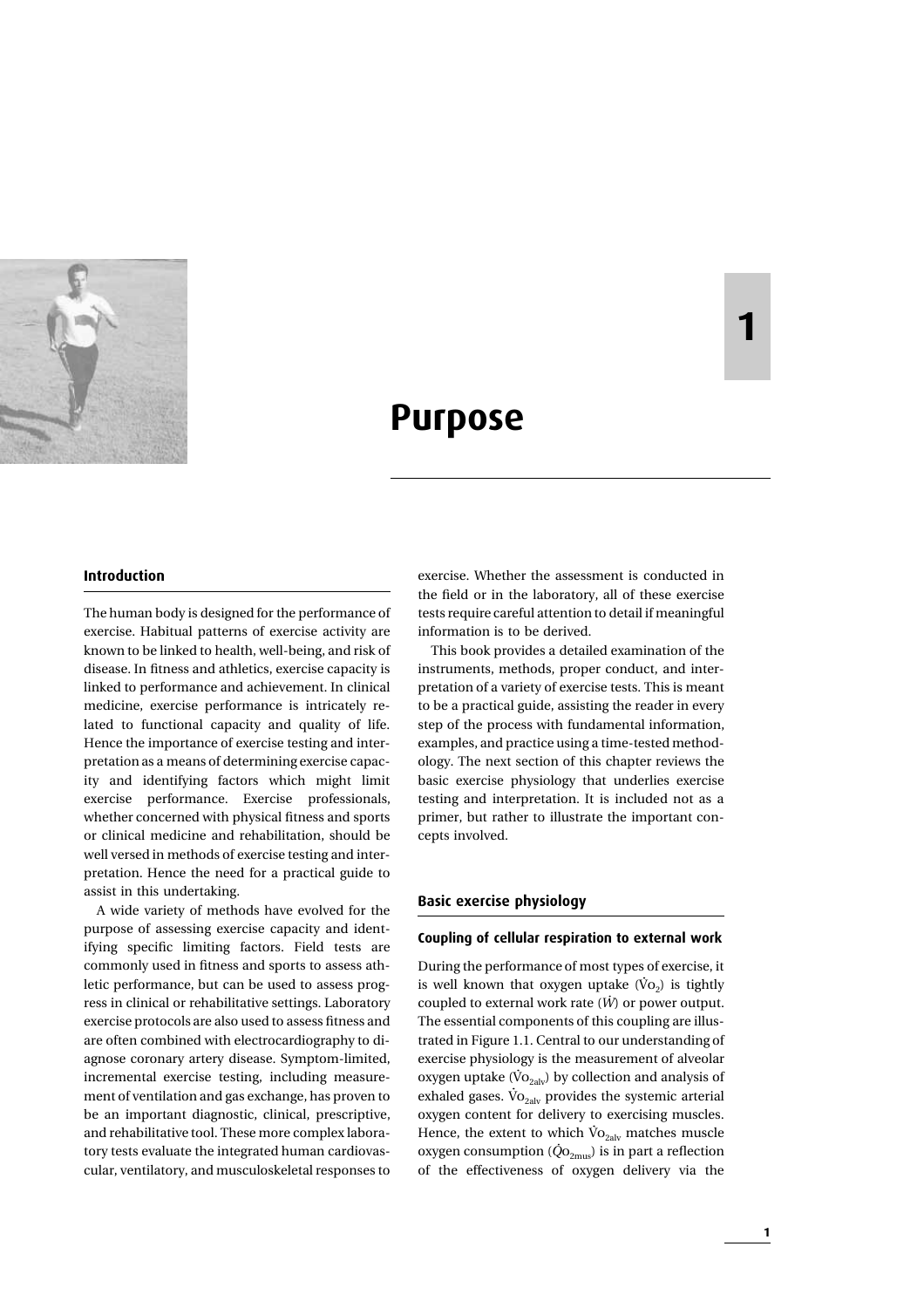

Figure 1.1 Cardiovascular and ventilatory coupling to external work. See the accompanying text and Appendix A for definitions of the symbols.

circulation. In steady-state conditions  $\mathrm{Vo}_{2\text{adv}}$  should reflect the oxygen consumption of all tissues, including  $\dot{Q}o_{2mus}$ . However, in unsteady-state conditions, such as during an incremental exercise test or during the transition from rest to constant work rate exercise, changes in  $\rm{\dot{V}o}_{2alv}$  typically lag behind changes in  $\dot{Q}o_{2mus}$ . In exercising muscle oxygen is utilized in the production of high-energy phosphate compounds (~*P*). The yield of ~*P* per oxygen molecule is dependent on the substrate being utilized for energy generation, which in turn dictates the respiratory quotient (RQ) of the muscle tissue. The conversion of chemical energy in the form of ~*P* to intrinsic muscle work  $(W_{\text{mus}})$  depends on contractile coupling and mechanisms that result in actin– myosin cross-bridge formation and muscle shortening. Finally comes the conversion of  $\dot{W}_{\text{max}}$  to external work  $(\dot{W}_{ext})$ , which can be measured by an ergometer. This last stage has a significant effect on work efficiency, being influenced by musculoskeletal coordination and undoubtedly incorporating a skill factor. Aside from the choice of substrate and the skill factor, it can be appreciated that the sequence of mechanisms described above is largely defined by immutable metabolic reactions and ultrastructural properties of human skeletal muscle. Not surprisingly, therefore, when a short-duration exercise protocol which utilizes carbohydrate as the predominant metabolic substrate is performed on a cycle ergometer which minimizes the skill factor,

the relationship between  $\dot{V}_{\text{2alv}}$  and  $\dot{W}_{\text{ext}}$  demonstrates linearity and remarkable consistency among normal subjects (see Chapter 4).

#### **Cardiopulmonary coupling to external work**

Integrated exercise testing usually attempts to study the simultaneous responses of the cardiovascular and pulmonary systems. Commonly the cardiovascular response is judged by changes in heart rate  $(f_C)$  with respect to measured  $\dot{V}o_2$  whereas the pulmonary response is judged in terms of minute ventilation  $(\dot{V}_E)$ . Figure 1.1 illustrates how each of these variables is coupled to  $\dot{V}o_2$ .

Cardiac output  $(\dot{Q}_c)$  is of central importance in the cardiovascular coupling. The Fick equation (see Chapter 4) reminds us that the relationship between  $\dot{Q}_c$  and  $\dot{V}o_2$  is determined by the difference in oxygen content between systemic arterial blood and mixed systemic venous blood (C<sub>(a-v̄)</sub>O<sub>2</sub>). Obviously  $\dot{Q}_C$  and  $f_C$  are linked through cardiac stroke volume (SV).

Carbon dioxide output ( $\dot{V}CO<sub>2</sub>$ ) is of central importance in ventilatory coupling. The Bohr equation (see Chapter 4) reminds us that the relationship between  $\dot{V}$ co<sub>2</sub> and  $\dot{V}_E$  is determined by the level at which arterial carbon dioxide tension (*Pa*co<sub>2</sub>) is regulated and the ratio of dead space to tidal volume  $(V_D/V_T)$ . Obviously alveolar Vco<sub>2</sub> and Vo<sub>2</sub> are linked by the respiratory exchange ratio, *R*.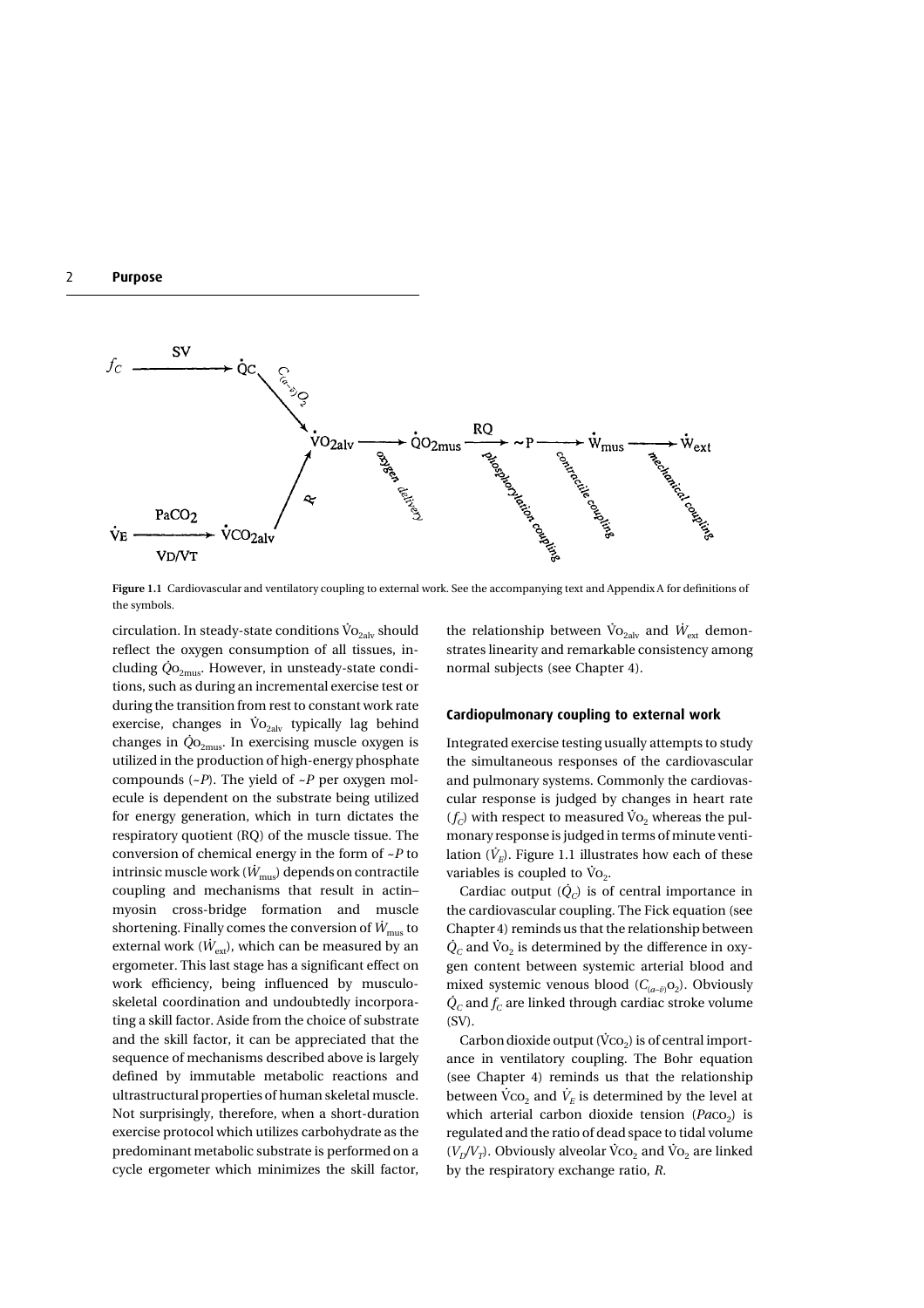#### **Basic exercise physiology** 3

#### **Metabolic pathways**

This book will not attempt a detailed description of all of the metabolic pathways involved in exercise. However, a simplified description of cellular energy generation follows and is illustrated in Figures 1.2 and 1.3.

Whilst fat and protein degradation can sometimes be important in the metabolic response to exercise, undoubtedly the principal substrate for muscle metabolism is carbohydrate in the form of muscle glycogen. The degradation of glycogen to pyruvate occurs in the cytosol and is termed anaerobic glycolysis or the Embden–Meyerhof pathway (Figure 1.2). Firstly, glycogen must be split into glucose units by a glycogen phosphorylase. Each molecule of glucose is then converted to two molecules of pyruvate, with the net generation of two ATP molecules and four hydrogen ions. The hydrogen ions are taken up by the coenzyme NAD to form  $NADH + H^+$ .

Pyruvate undergoes oxidative decarboxylation that irreversibly removes carbon dioxide and attaches the remainder of the pyruvate molecule to coenzyme A (CoA), forming acetyl-CoA. Note that acetyl-CoA is also the product of fatty acid  $\beta$ -oxidation. Acetyl-CoA enters the mitochondrion and combines with oxaloacetate to become citrate. In this way acetyl-CoA becomes fuel for the tricarboxylic acid (TCA) cycle, otherwise known as the Krebs cycle or citric acid cycle (Figure 1.2). This sequence of enzymatic reactions dismembers acetyl-CoA, yielding carbon dioxide and hydrogen atoms. Once again the hydrogen ions are accepted by coenzymes. For every acetyl unit consumed in the cycle, there are two carbon dioxide molecules produced along with three  $NADH + H<sup>+</sup>$  and one FADH<sub>2</sub>. In addition there is one directly produced molecule of GTP which contains an equivalent amount of energy to ATP. Note that by accepting hydrogen ions the coenzymes NAD and FAD play a vital role in trapping energy.

The main engine for cellular energy generation is the mitochondrial pathway for oxidative phosphorylation, which is shown in Figure 1.3. This pathway is also called the respiratory chain or electron transport chain. The chain is a complex device consisting of lipoproteins with different cytochromes, metals, and other cofactors. Essentially, the chain facilitates the flow of electrons from coenzymes  $NADH + H^+$  and  $FADH^-$ , releasing energy for the phosphorylation of ADP to ATP at three sites. Finally, two electrons are combined with two protons  $(H^+)$  and oxygen to form water. NADH +  $H^+$ enters the first stage of the chain, giving rise to NAD and three ATP, whereas FADH<sub>2</sub> enters the second stage of the chain, giving rise to FAD and two ATP. The oxidized coenzymes are released and become available to catalyze dehydrogenase reactions further.

Summarizing all of the pathways described above, the usual process of cellular energy generation can be described by two equations:

 $NADH + H^+ + \frac{1}{2}O_2 + 3Pi + 3ADP \rightarrow 3ATP + NAD + H_2O$ (1.1)

### $FADH_2 + \frac{1}{2}O_2 + 2Pi + 2ADP \rightarrow 2ATP + NAD + H_2O$  (1.2)

Complete combustion of one molecule of glucose in the presence of sufficient oxygen leads to the generation of approximately 36 molecules of ATP. This number varies depending on how one views the degradation of glycogen and to what extent energy is consumed transporting protons from anaerobic glycolysis into the mitochondrion.  $NADH + H<sup>+</sup>$  does not cross the mitochondrial membrane and therefore its protons are transferred by a ''shuttle'' to FAD which enters the electron transport chain at the second rather than the first stage.

When oxygen is not available in sufficient quantity for complete oxidative phosphorylation, then several important changes ensue:

- 1. The mitochondrial pathways, including the TCA cycle and electron transport chain, are ineffective.
- 2. Pyruvate accumulates in the cytosol and is converted to lactate.
- 3. The regeneration of ATP from ADP slows by a factor of approximately 18.
- 4. Muscle glycogen is more rapidly consumed.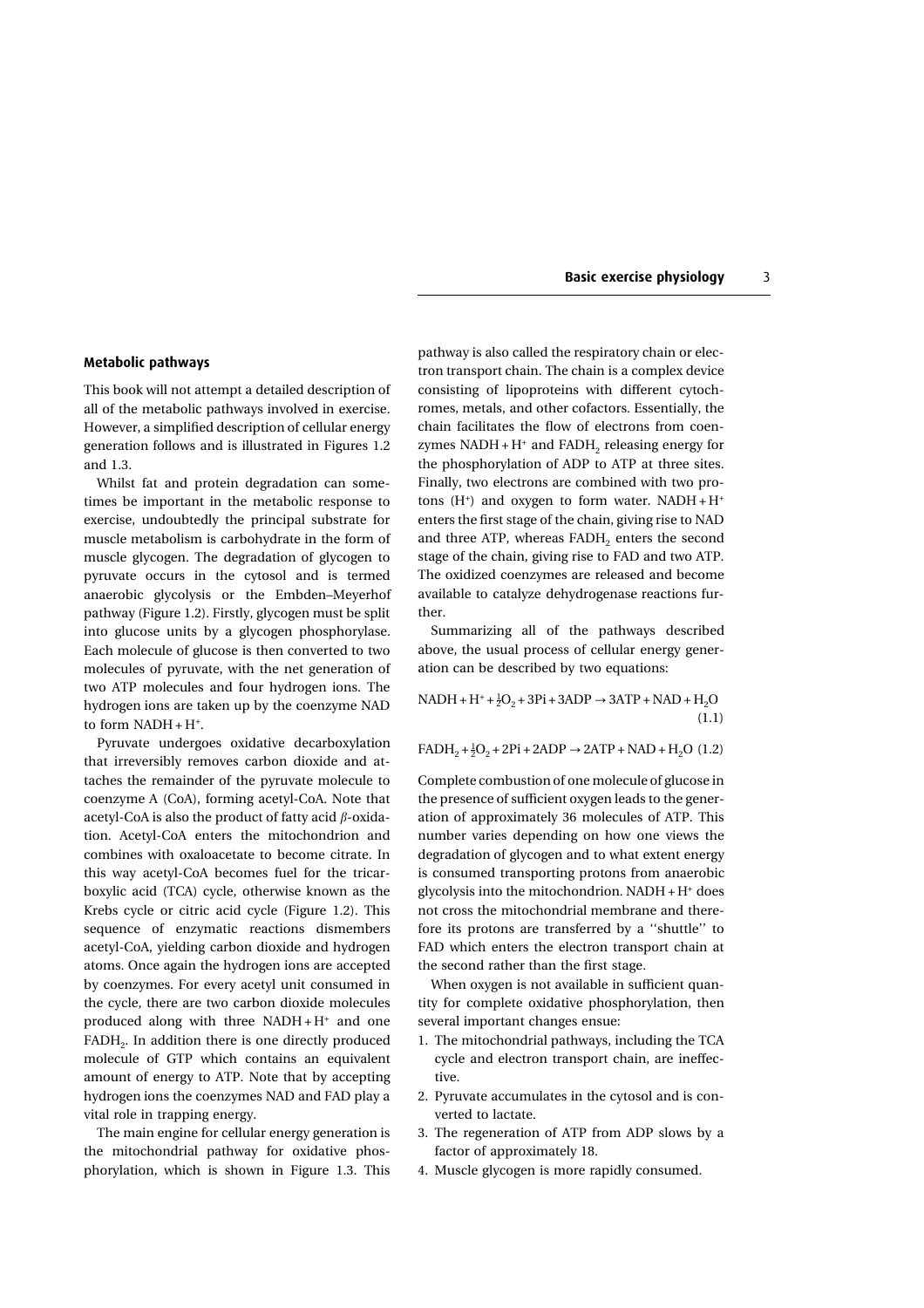

Figure 1.2 Metabolic pathways for cellular energy generation showing anaerobic glycolysis in the cytoplasm and the citrate cycle in the mitochondrion.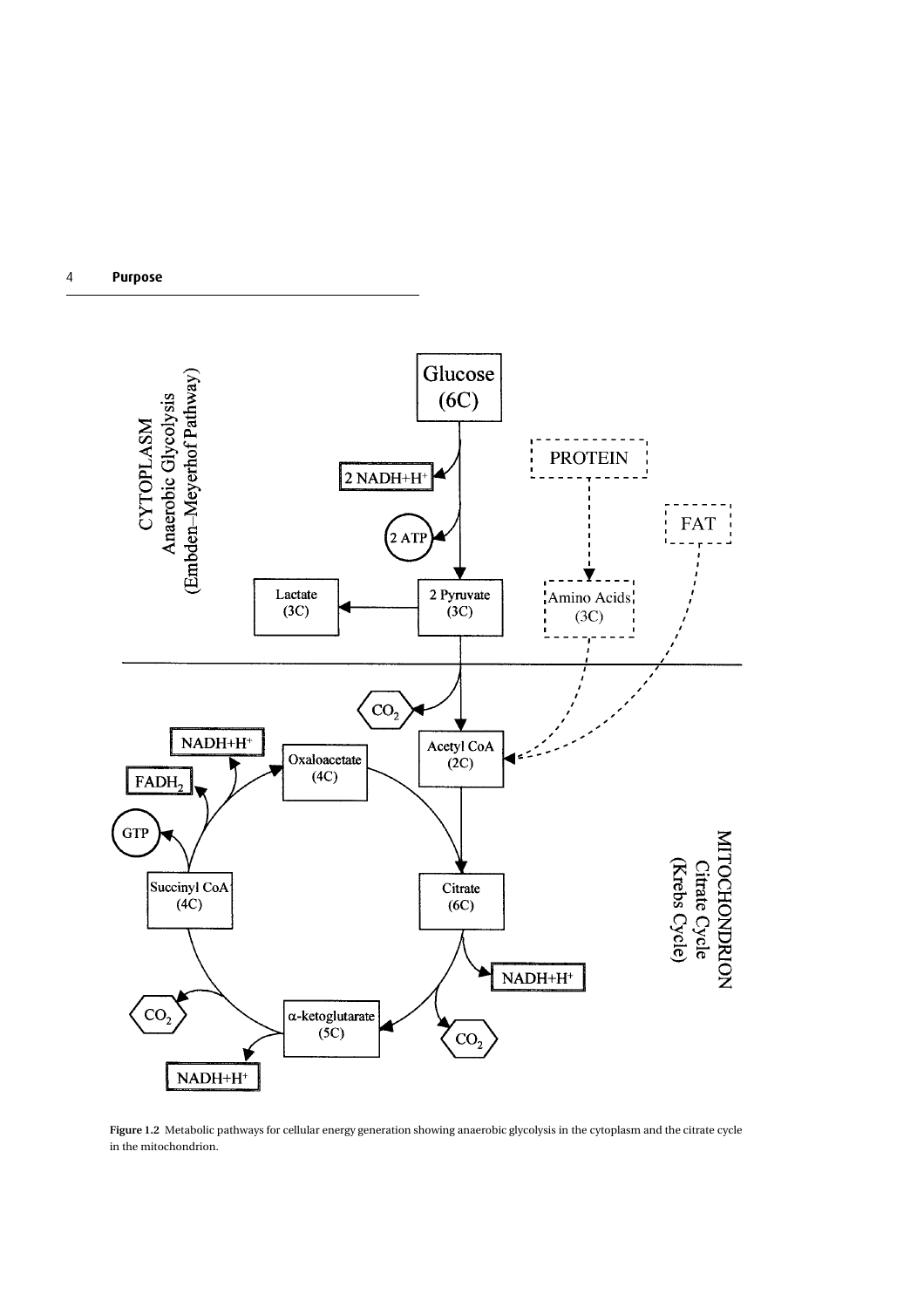**Basic exercise physiology** 5



**Figure 1.3** Schematic representation of the mitochondrial electron transport chain.

- 5. Lactate effluxes into the plasma where bicarbonate buffering generates carbon dioxide.
- 6. Gas exchange and ventilatory changes occur in response to the need to eliminate the additional carbon dioxide.

A compromised ability to regenerate ATP from ADP by oxidative phosphorylation leads to the accumulation of ADP. In these circumstances the myokinase reaction can combine two ADP molecules to create one ATP molecule and one AMP molecule (see Equation 1.3). AMP is then degraded by the action of the enzyme myoadenylate deaminase to create inosine and ammonia (see Equation 1.4).

$$
2ADP \rightarrow ATP + AMP \tag{1.3}
$$

 $AMP \rightarrow Inosine + NH<sub>3</sub>$  (1.4)

These secondary pathways of ATP regeneration seem to be invoked in various clinical conditions which result in cellular energy deprivation.

#### **Aerobic and anaerobic metabolism**

Considerable controversy surrounds the use of the terms aerobic and anaerobic to describe the physiological responses to exercise because of the temptation to associate anaerobic metabolism simplistically with insufficient oxygen uptake by the body. During incremental exercise there is not a sudden switch from aerobic metabolism to anaerobic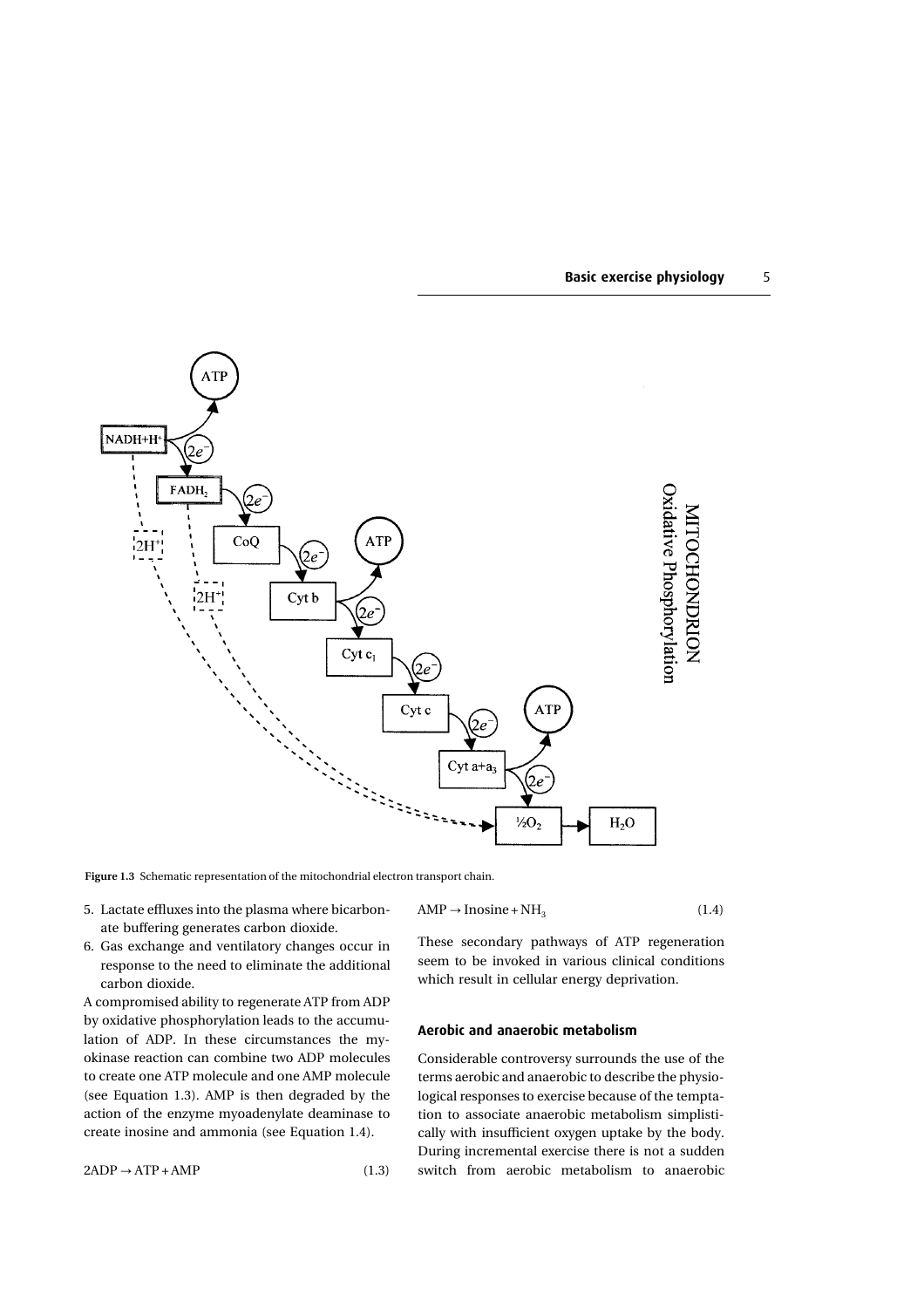

**Figure 1.4** Physiological domains of exercise showing the contribution of aerobic and anaerobic metabolism to gas exchange. (A) Changes in  $\text{Vco}_2$  with increasing  $\text{Vo}_2$ . (B) Corresponding increase in blood lactate.  $\dot{{\rm V}}{\rm o}_2\theta$  is the metabolic threshold separating the aerobic from the aerobic plus anaerobic domains.

metabolism when the supply of oxygen runs short. Nevertheless, it is possible to distinguish two different domains of exercise intensity.

Lower-intensity exercise predominantly utilizes aerobic metabolic pathways, including oxidative phosphorylation for the regeneration of ATP. A small amount of lactate is formed in exercising muscle but blood lactate levels remain low and

stable due to effective lactate disposal in other tissues. Constant work rate exercise of this intensity can be performed for long periods without fatigue and the physiological parameters of the exercise response exhibit a steady state.

By contrast, higher-intensity exercise utilizes a combination of aerobic and anaerobic metabolism in order to produce sufficient quantities of ATP. A sustained increase in blood lactate occurs, resulting in a measurable increase in carbon dioxide output derived from bicarbonate buffering, as illustrated in Figure 1.4. In other words, the physiological parameters of the exercise response do not achieve a steady state. A distinction between these two physiological domains of exercise intensity can often be made using noninvasive gas exchange measurements.

In summary, two domains of exercise intensity can be identified and, for the purposes of exercise testing and interpretation, it is helpful to consider the transition between these domains as a metabolic threshold. At the same time the terms aerobic and anaerobic should be used strictly to describe metabolic processes which respectively use oxygen or do not use oxygen regardless of its availability.

#### **Threshold concepts**

Incremental exercise testing in a variety of circumstances is likely to reveal not only limitations to maximal performance but also certain thresholds of exercise intensity below or above which different physiological or pathological factors influence the exercise response. Some of these thresholds might be clear-cut. Others will be represented by more gradual transitions. The preceding discussion indicates that the transition from an exercise domain where metabolism is predominantly aerobic to a domain where anaerobic metabolism plays an increasing role is not necessarily clear-cut. However, for the purposes of exercise test interpretation, definition of this threshold has practical value. This is true for exercise tests that assess physical performance in apparently healthy subjects as well as tests which attempt to define exercise limitations in pa-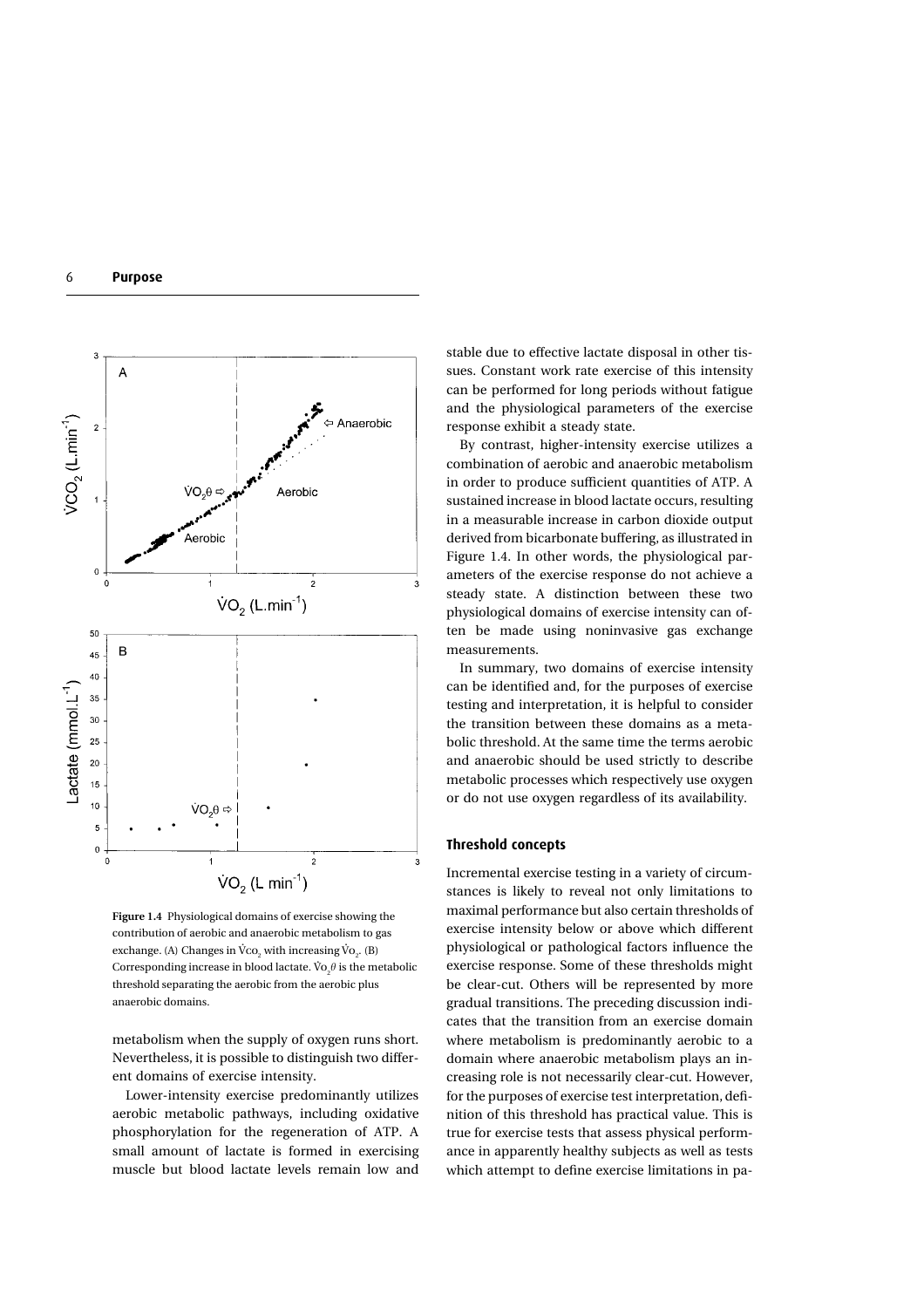**Exercise test nomenclature** 7

**Table 1.1.** Energetic properties of different metabolic substrates relevant to the exercise response

| Substrate             | Respiratory<br>quotient | Efficiency of<br>energy storage<br>$(kcal \cdot g^{-1})$ | Caloric<br>equivalent for<br>oxygen<br>$(kcal \cdot l^{-1})$ | Caloric<br>eqivalent for<br>carbon dioxide<br>$(kcal \cdot l^{-1})$ |
|-----------------------|-------------------------|----------------------------------------------------------|--------------------------------------------------------------|---------------------------------------------------------------------|
| Carbohydrate          | $1.00\,$                | 4.1                                                      | 5.05                                                         | 5.05                                                                |
| Fat (e.g., palmitate) | 0.71                    | 9.3                                                      | 4.74                                                         | 6.67                                                                |
| Protein               | 0.81                    | 4.2                                                      | 4.46                                                         | 4.57                                                                |

tients with illness. Other clinical thresholds of practical importance in patients with cardiovascular or pulmonary diseases undergoing exercise rehabilitation are described below in the section on exercise prescription.

#### **Energetics and substrate utilization**

This section on basic exercise physiology concludes with a brief consideration of cellular energetics and substrate utilization. Whatever the substrate being used for muscle metabolism during exercise, it is important to consider the related processes of cellular energy generation both in terms of their efficiency and also the gas exchange and ventilatory consequences for the exercise response. Firstly, let us consider the chemical equations that define the complete oxidation of carbohydrate (glucose) and a fat (palmitate) in the presence of sufficient oxygen, to carbon dioxide and water.

For glucose:

$$
C_6H_{12}O_6 + 36ADP + 36Pi + 6O_2 \rightarrow 6CO_2 + 6H_2O
$$
  
+ 36ATP (1.5)

For palmitate:

$$
\begin{aligned} &C_{15}H_{31}COOH+129ADP+129Pi+23O_2\rightarrow 16CO_2\\ &+16H_2O+129ATP\end{aligned} \eqno{(1.6)}
$$

These equations enable calculations of the respiratory quotient (RQ, or  $\dot{V}co_2$  divided by  $\dot{V}o_2$ ), the efficiency of energy storage, and the caloric equivalents for oxygen and carbon dioxide of each metabolic substrate, as shown in Table 1.1. The corresponding values for protein are also included.

These different respiratory quotients are well

known. Table 1.1 shows that fat is almost twice as efficient as a storage medium for energy as compared with both carbohydrate and protein. The caloric equivalents for oxygen indicate that carbohydrate is the most efficient substrate in terms of energy generation for every liter of oxygen used in its combustion. Work efficiency during an incremental exercise test, as illustrated by the relationship between external work rate ( $\dot{W}$ ) and  $\dot{V}$ o<sub>2</sub> is clearly related to the caloric equivalent for oxygen of the substrate or substrates being metabolized during the study. Finally, the caloric equivalents for carbon dioxide serve as a reminder that fat generates less carbon dioxide than carbohydrate and should therefore demand a smaller ventilatory response.

#### **Exercise test nomenclature**

Many terms have been used to describe exercise tests leading to some confusion with the nomenclature. However, exercise testing can be conveniently partitioned into two general disciplines, two principal settings and numerous specific protocols (Figure 1.5). The discipline, setting, and protocol of the exercise test should be appropriate for the purpose of the test with the intention of deriving the desired information with the greatest ease and fidelity. The two general exercise test disciplines are performance exercise testing (PXT) and clinical exercise testing (CXT). A PXT is usually performed on apparently healthy individuals for the purposes of quantification of aerobic capacity or fitness assessment, exercise prescription, and response to training or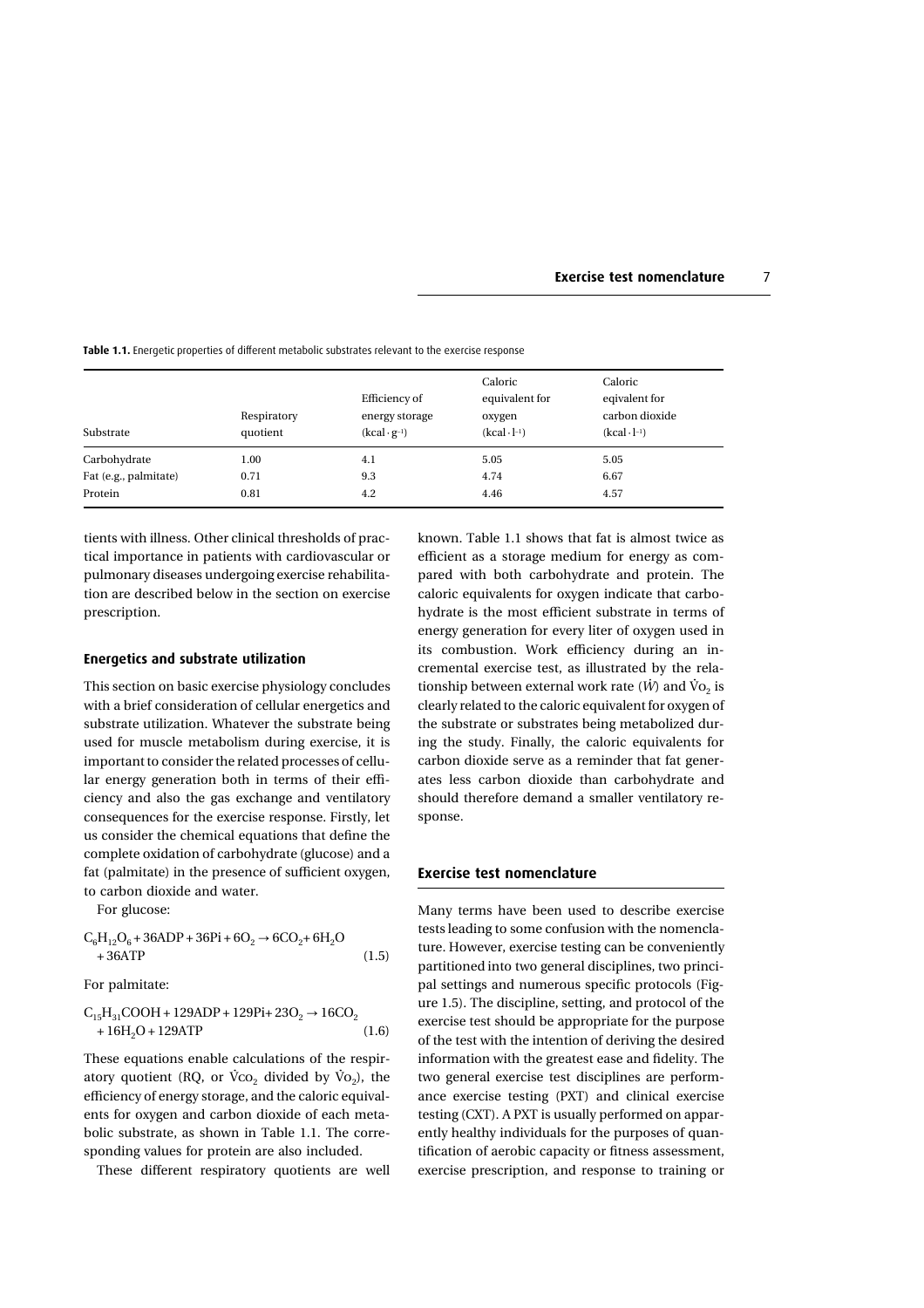

**Figure 1.5** A classification for exercise testing distinguishing performance exercise tests for healthy individuals from clinical exercise tests used for the evaluation and management of patients.

lifestyle modification. A CXT is performed on subjects presenting with symptoms and signs of disease for the purposes of diagnosis, risk assessment, progress monitoring, and response to therapeutic interventions. The setting for both PXT and CXT can be in the field or in the laboratory. The convention displayed in Figure 1.5 will be used throughout this book. Chapter 3 describes detailed methods for a variety of field and laboratory exercise tests within these categories.

#### **Evaluation of the exercise response**

An exercise response might be judged normal or abnormal on the basis of one or more specific variables or based on a range of variables, which together constitute a physiological response pattern. The extent of this analysis clearly depends on what type of exercise test has been performed, how much data is available, and what the normal response would be expected to resemble. A normal response can be identified in the context of a true maximal or submaximal effort. On the other hand, when abnormalities are identified they need to be characterized according to certain recognized abnormal exercise response patterns (Table 1.2).

A detailed analysis of abnormal exercise response patterns is illustrated in Chapter 5. Cardiovascular limitation is normal, but when it is associated with

an abnormal cardiovascular response pattern or impaired oxygen delivery, this points to diseases of the heart or circulation, or perhaps the effects of medications. Ventilatory limitation is usually abnormal and points to diseases of the lungs or respiratory muscles. Occasionally, one sees failure of ventilation due to abnormal control of breathing. With more sophisticated types of exercise testing, abnormalities of pulmonary gas exchange can be identified. This type of abnormality generally points to diseases of the lungs or pulmonary circulation. Reduced aerobic capacity and impairments of the metabolic response to exercise can be due to abnormalities of muscle metabolism due to inherited or acquired muscle disease. Finally, abnormal symptom perception can be associated with malingering or psychological disturbances. Figure 1.6 summarizes the principal categories of exercise limitation and indicates how many common conditions and diseases impact cardiovascular and ventilatory coupling to external work.

#### **Specific applications**

Exercise testing has wide applications in health and disease. This section proffers several ways in which exercise testing may be employed, including assessment of physical fitness, evaluation of exercise intolerance, diagnosis of disease, exercise prescription both in sports and clinical rehabilitation, and evaluation of therapeutic interventions. These broad categories, along with more specific applications of exercise testing, are listed in Table 1.3.

#### **Assessment of physical fitness**

Aerobic performance is one of the essential elements of physical fitness, along with muscle strength, flexibility, and body composition. Aerobic performance is defined by certain parameters that can be measured using carefully selected exercisetesting protocols. The best known of these parameters is maximum oxygen uptake ( $\rm\ddot{Vo}_{2max}$ ). The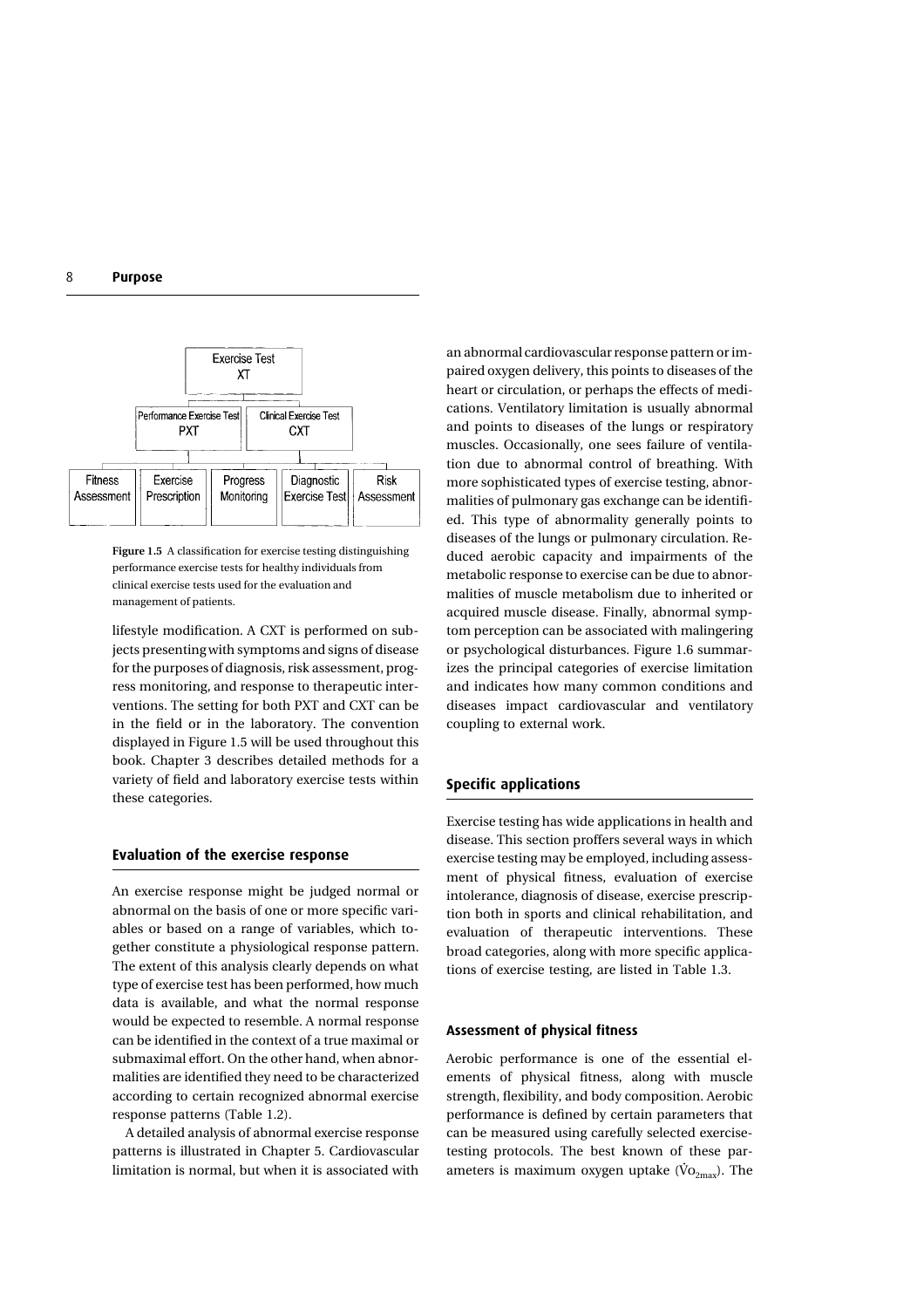**Specific applications** 9

**Table 1.2.** Recognizable exercise response patterns which assist in exercise test interpretation

| Normal response                                                  | Abnormal response                                                                                                                                                                                                                    |
|------------------------------------------------------------------|--------------------------------------------------------------------------------------------------------------------------------------------------------------------------------------------------------------------------------------|
| Maximal effort<br>Cardiovascular limitation<br>Suboptimal effort | Abnormal cardiovascular<br>response pattern<br>Impaired oxygen delivery<br>Ventilatory limitation<br>Abnormal ventilatory response<br>pattern<br>Abnormal ventilatory control<br>Impaired gas exchange<br>Abnormal muscle metabolism |
|                                                                  | Abnormal symptom perception                                                                                                                                                                                                          |

other parameters are the metabolic threshold  $(\dot{V}o_2\theta)$ , work efficiency  $(\eta)$ , and the time constant for oxygen uptake kinetics ( $\tau \dot{V}o_2$ ). Each of these parameters is described in detail in Chapter 4. They can be derived with accuracy provided the appropriate instrumentation and testing methods are used, as described in Chapters 2 and 3. Determination of one or more of the parameters of aerobic performance for a given individual facilitates the prescription of exercise based on meaningful physiological data. Furthermore, the identification of the important metabolic markers such as  $\dot{V}_{O_{2max}}$ ,  $\dot{V}_{O_2}\theta$  and the ventilatory threshold  $(\dot{V}_E \theta)$  defines the physiological domains of exercise intensity for a given individual. These domains can in turn be used to prescribe an exercise program logically based on knowledge of the metabolic profile of that individual.

Exercise testing, with repeated determination of certain parameters, e.g., timed walking distance,  $\rm{\dot{V}o}_{2max}$  (directly measured or estimated), the relationship between  $f_C$  and  $\dot{W}$ , and  $\dot{V}$ <sub>0</sub> $\theta$  can be used to track individual progression in response to exercise training or a program of rehabilitation. Properly conducted field tests using appropriate instruments (see Chapter 2) generally provide reliable results. Field tests are valuable for progress monitoring, even though absolute accuracy may be less than desired. This latter point is particularly applicable to estimations of  $\dot{V}_{O_{2\text{max}}}$ .

#### **Evaluation of exercise intolerance**

In the clinical laboratory specially designed exercise-testing protocols can be used to study the wide range of physiological variables during incremental exercise. Applied to a symptom-limited maximal exercise test, this approach facilitates the identification of specific physiological limitations for a given individual. Hence, when an individual complains of exercise intolerance, the physiological responses can be carefully examined to see if they offer a plausible explanation for the subject's symptoms.

A special application in the evaluation of exercise intolerance is disability evaluation. A successful disability claim often has important financial implications for the claimant. Thus, it needs to be supported by objective measures of exercise incapacity. The symptom-limited incremental exercise test identifies those with genuine exercise limitation, those who deliberately give a submaximal effort, and those who have normal exercise capacity despite their symptoms.

#### **Differential diagnosis of disease**

#### **Cardiovascular diseases**

One of the most valuable applications of clinical exercise testing is the ability to distinguish cardiovascular from pulmonary causes of exercise limitation. In the arena of clinical exercise testing, particularly with older subjects, cardiovascular and pulmonary diseases frequently coexist. The symptom-limited incremental exercise test helps identify which of these conditions is the limiting factor. This can have important implications in terms of the direction and goals of treatment.

A variety of incremental treadmill protocols have been used for the detection of myocardial ischemia due to coronary artery disease. These protocols are usually limited to measurement of heart rate, blood pressure, and a detailed recording of the electrocardiogram. The incremental exercise test can also identify early cardiovascular disease such as cardiomyopathy. However, it is often difficult to distinguish early cardiovascular disease from physical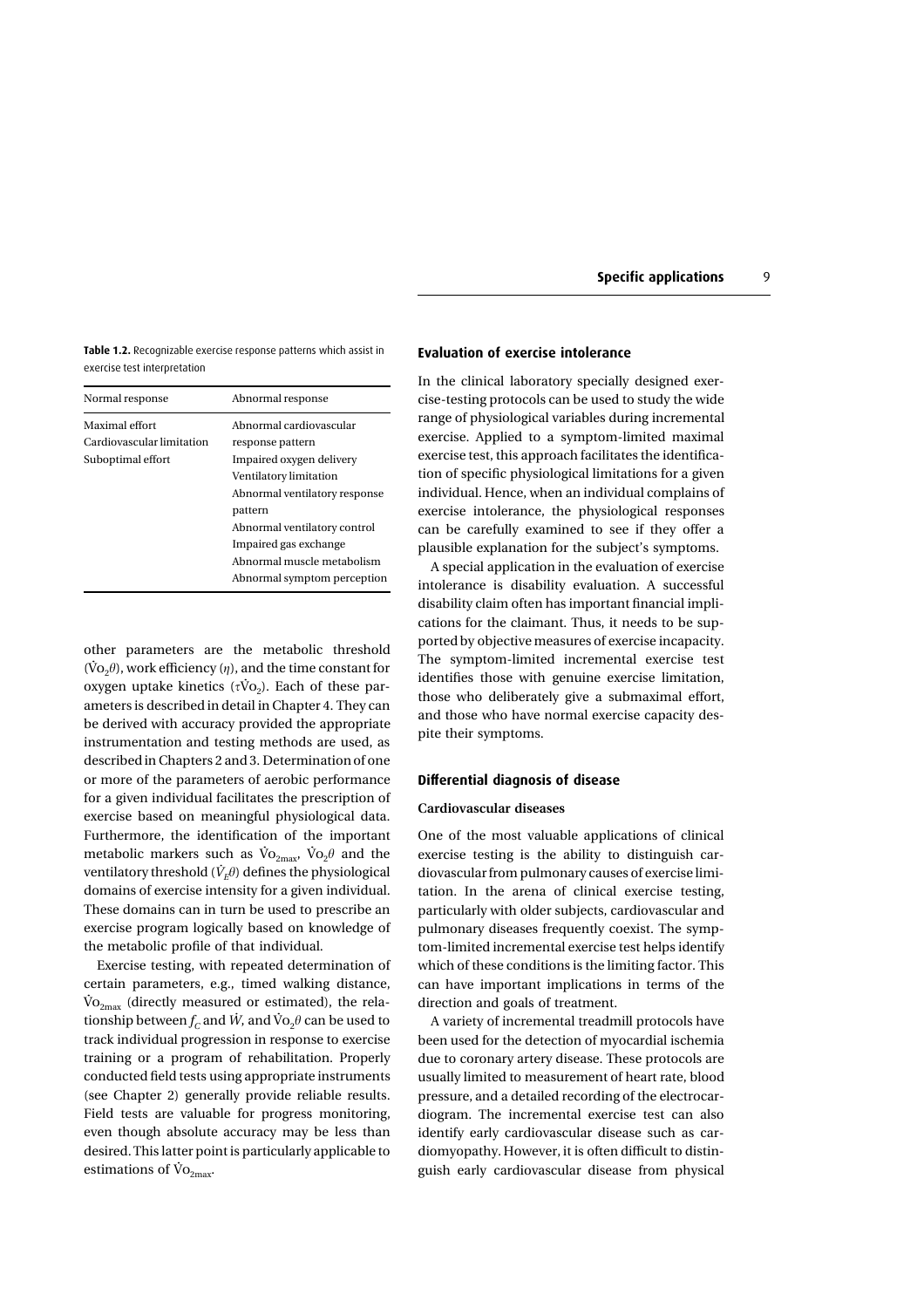

Figure 1.6 Cardiovascular, ventilatory, and musculoskeletal limitations which affect the performance of external work.

deconditioning. This dilemma will always exist in the field of exercise assessment because the physiological consequences of these two conditions are similar. The best way to resolve this dilemma is by using exercise prescription and repeated testing to reveal how much of the physiological abnormality is reversible.

#### **Disorders of ventilation**

Diseases of the lungs and respiratory muscles are usually characterized by pulmonary function testing as being either obstructive (e.g., asthma and chronic bronchitis) or restrictive (e.g., pulmonary fibrosis or respiratory muscle weakness). Unfortu-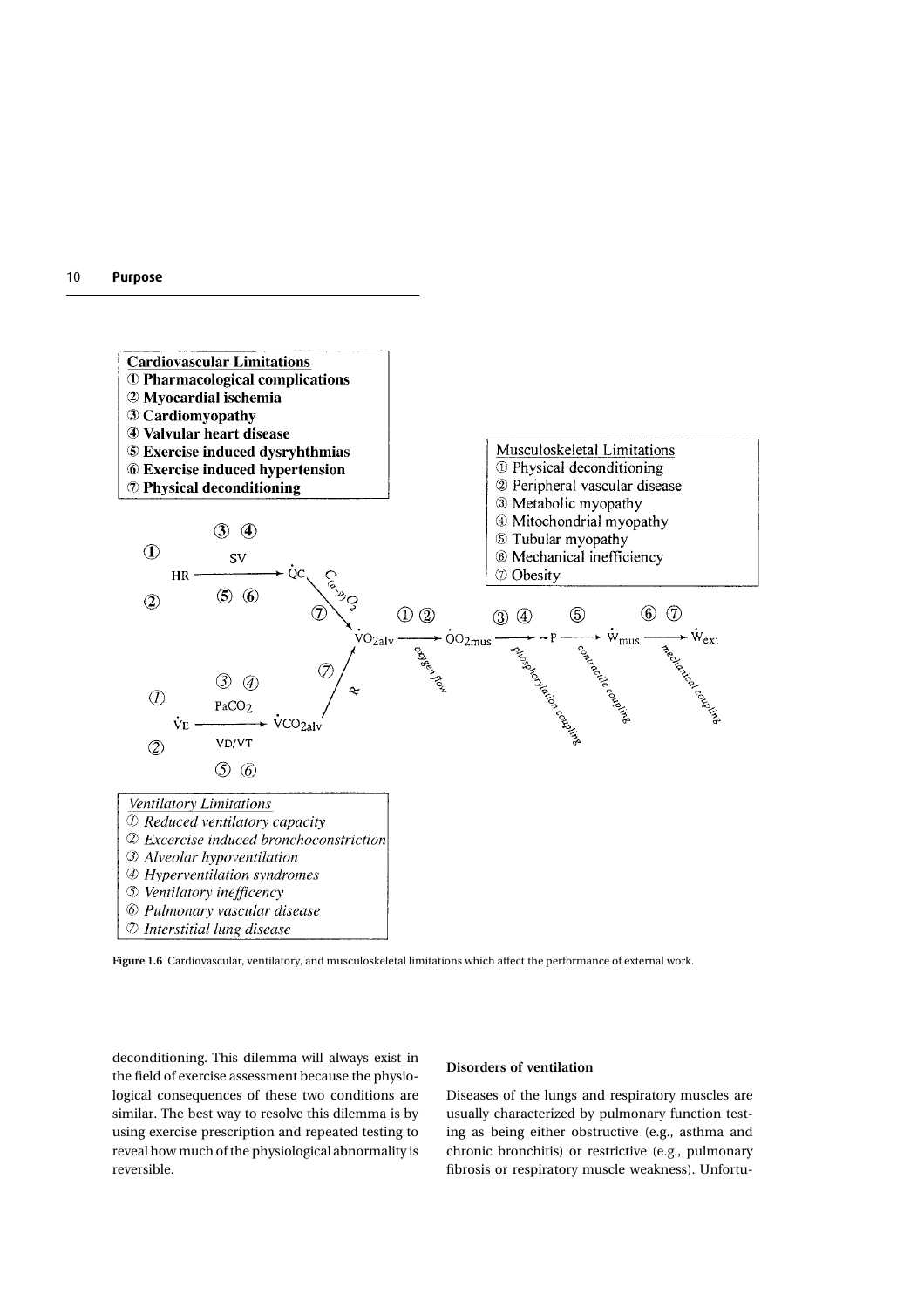### **Specific applications** 11

**Table 1.3.** Specific applications of exercise testing

Specific applications of exercise testing

**Assessment of physical fitness** Baseline fitness evaluation Exercise training prescription Demonstration of training response

**Evaluation of exercise intolerance** Identification of specific physiological limitations Disability evaluation

**DiVerential diagnosis of disease** *Cardiovascular diseases* Cardiomyopathy

Distinguishing cardiovascular from pulmonary disease Screening for coronary artery disease

*Disorders of ventilation* Obstructive pulmonary disease Restrictive pulmonary disease Hyperventilation syndrome

*Disorders of pulmonary gas exchange* Interstitial lung disease Pulmonary vascular disease

*Diseases of muscle* Distinguishing myalgia from myopathy

*Psychological disorders* Malingering Anxiety Secondary gain

**Exercise prescription** Physical training Clinical rehabilitation

**Evaluation of other therapeutic interventions**

 $L$ *ifestyle* modifications Nutritional Weight management Smoking cessation

*Pharmacological interventions* Ergogenic drugs Oxygen therapy

*Surgical interventions* Preoperative risk assessment Coronary artery bypass grafting (CABG) Valve replacement Cardiac transplantation Lung volume reduction surgery (LVRS) Lung transplantation

nately, this categorization does not predict what physiological limitations or inefficiencies these types of disease impose during exercise. Symptomlimited incremental exercise testing reveals those individuals with true ventilatory limitation dictated by mechanical factors and those with abnormalities of ventilatory control. Furthermore, a detailed study of breathing pattern can be undertaken at various stages of exercise intensity.

#### **Disorders of pulmonary gas exchange**

Incremental exercise remains the best method for challenging the mechanisms of pulmonary gas exchange and detecting early interstitial lung disease. By the same token, sequential exercise testing offers the most accurate means of assessing progression of interstitial lung disease and the response to treatment. Physiological abnormalities can be detected at maximal exercise when resting pulmonary function tests and arterial blood gases are normal. A specific situation where knowledge of whether or not someone has abnormal pulmonary gas exchange is important is the person who might have interstitial lung disease from an occupational exposure (e.g., asbestos).

#### **Diseases of muscle**

Increasing numbers of patients complain of muscle soreness on exercise or one of the fatigue syndromes. Incremental exercise testing provides the means of determining whether exercise capacity is truly diminished, and again points to the specific physiological limitations. An exercise-testing laboratory can evaluate patients with myalgia to determine whether muscle biopsy is justifiable. When the pattern of the exercise response suggests myopathy, a muscle biopsy can be requested with special histochemical stains and electron microscopy. Thus, exercise testing finds a role in making the important distinction between myalgia and true myopathy.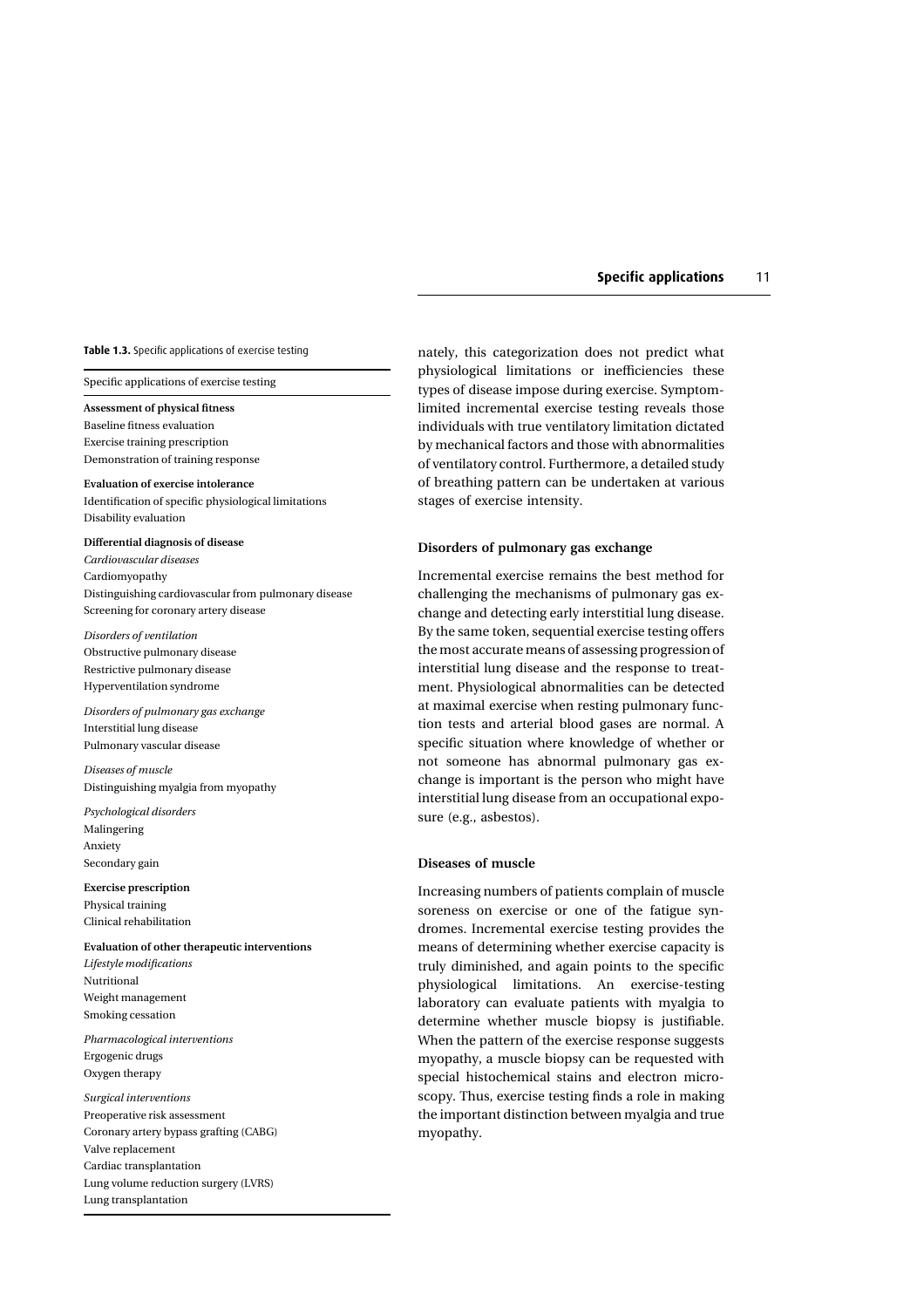#### **Psychological disorders**

A variety of psychological conditions present with exercise intolerance. Exercise capacity may be surprisingly normal. More commonly, exercise capacity is reduced. This may be due to simple deconditioning from inactivity. Alternatively, it may appear that the physiological responses to submaximal exercise are normal and that exercise capacity is consciously or subconsciously reduced for nonphysiological reasons. Observation of the pattern of submaximal effort is particularly helpful in this type of evaluation.

Experienced exercise laboratory staff often find they have the ability to detect when an individual is not genuinely limited. Discreet inquiry can reveal that these individuals receive secondary gains from their apparent disability. Other psychological problems such as anxiety and hyperventilation are readily observed in the setting of the exercise laboratory. Laboratories should develop reliable methods for reporting these types of observation (e.g., using psychometric scales).

#### **Exercise prescription**

#### **Apparently healthy individuals**

Increasing numbers of healthy individuals seek an exercise prescription for the maintenance of physical fitness. Individuals training for competition demand more intensive physical training. In both of these situations, the exercise prescription is best developed on the basis of formal exercise testing.

Traditional approaches have relied upon estimates of maximum heart rate to determine a ''training zone." These methods, whilst unarguably effective to some extent, cannot be regarded as totally reliable. A preferred approach is to use exercise testing to define the metabolic domains of exercise intensity, which exist for a given individual. These domains can be anchored by heart rates or ratings of perceived exertion and linked to metabolic energy expenditure. Exercise programming can then be devised with a true scientific basis.

Given that baseline exercise testing is the most

**Table 1.4.** Clinical exercise thresholds relevant to cardiac and pulmonary rehabilitation

| Cardiac rehabilitation       | Pulmonary rehabilitation  |
|------------------------------|---------------------------|
| Metabolic (lactate)          | Metabolic (lactate)       |
| Myocardial ischemia (angina) | Hypoxemic (desaturation)  |
| Hypertension                 | Dyspneic (breathlessness) |
| Hypotension                  | Tachypneic (anxiety)      |
| Dysrhythmia                  |                           |

reliable method for establishing an exercise prescription, thereafter repeated exercise testing is necessary to document improvement in aerobic performance, or improved performance for a specific field event.

#### **Individuals with recognized illness**

Exercise prescription is widely used in the discipline of rehabilitation, whether this is after musculoskeletal injury, myocardial infarction, or exacerbation of chronic pulmonary disease. Again, baseline exercise testing establishes an appropriate exercise prescription and repeated testing documents progress. In the cases of individuals with known cardiovascular or pulmonary diseases, specific thresholds need to be identified so that the exercise prescription can be delivered effectively within documented margins of safety.

Table 1.4 illustrates the important pathophysiological thresholds that may exist in individuals with recognized cardiovascular or pulmonary disease. Identification of these thresholds assists in developing a safe and effective exercise prescription for patients undergoing cardiac or pulmonary rehabilitation and is thus an important outcome of exercise testing. Importantly, individuals with cardiovascular and pulmonary diseases, even severe, should not be denied the potential benefits of regular exercise participation. Rather, they should be encouraged to exercise within safe limits to overcome the otherwise inevitable consequences of inactivity that would lead to physical deconditioning and contribute to a worsening of their overall health and quality of life. In this regard, exercise testing is a valuable asset.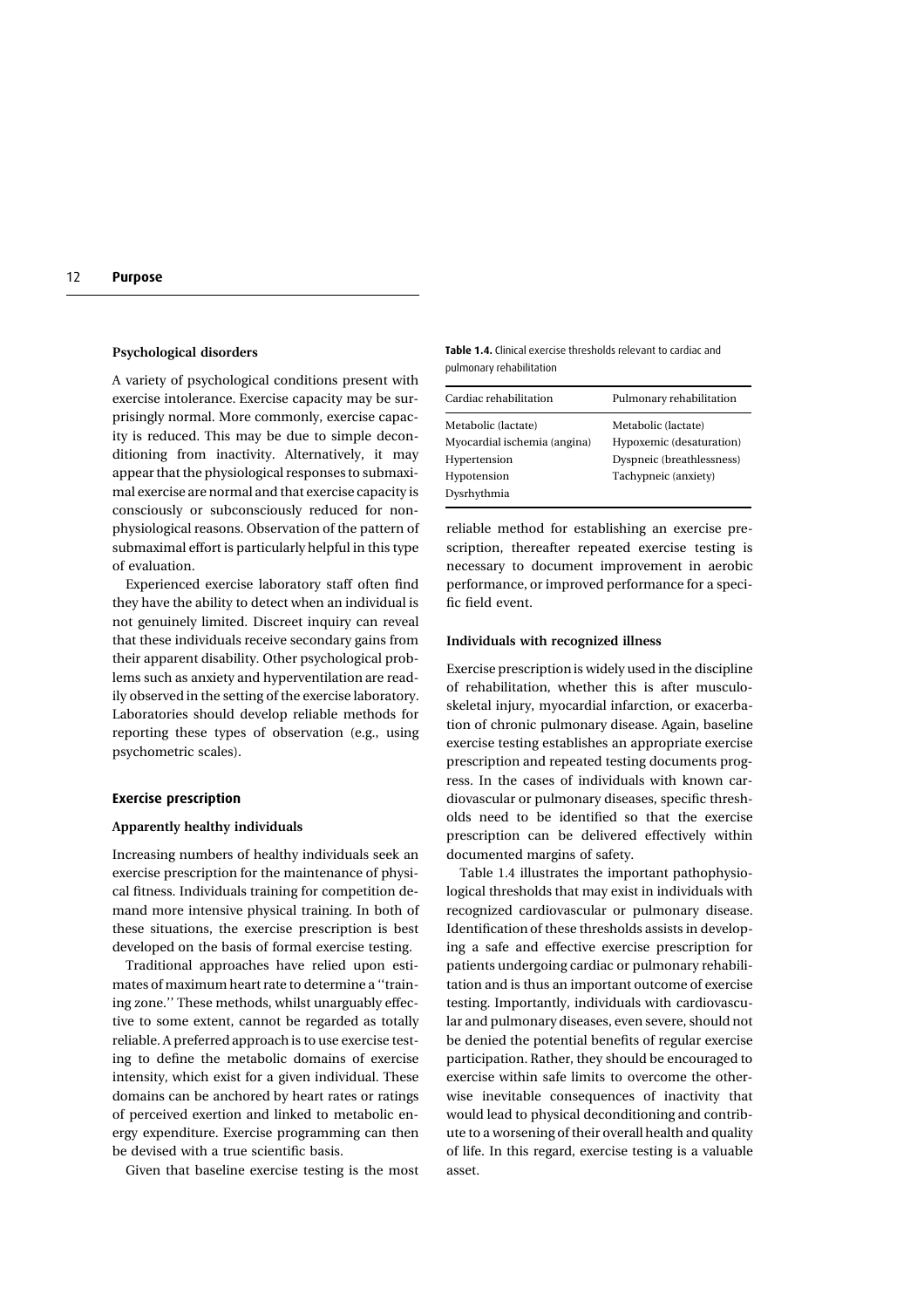#### **Conclusion** 13

#### **Evaluation of other therapeutic interventions**

#### **Lifestyle modifications**

Every year in the USA, 40 million individuals seek to reduce their body weight by nutritional or other means. Dietary adjustment alone is inappropriate without an exercise regimen. Therefore proper exercise prescription plays an essential role in weight management. Sequential exercise testing, either by simple field tests or with determination of oxygen uptake, documents the anticipated improvement in exercise capacity which in turn serves as positive feedback to the individual.

Another lifestyle modification which is important for many individuals is smoking cessation. Coupled with a carefully programmed exercise regimen, smoking cessation should lead to significant physical reconditioning and improvement in exercise capacity.

#### **Pharmacological interventions**

The sports industry has long been preoccupied with debate as to whether certain drugs have ergogenic properties, i.e. whether they themselves increase exercise capacity. Statements about the ergogenic capabilities of many drugs are exaggerated. However, the appropriate means of determining whether a drug itself is responsible for increased exercise capacity is to conduct field tests, maximal exercise tests, or comparison of key physiological variables for selected submaximal exercise protocols.

In the clinical arena, many pharmacological agents are prescribed with the intention, directly or indirectly, of improving exercise capacity and ability to perform the activities of daily living. These agents include drugs purported to improve skeletal muscle contractility, cardiac output, and ventilatory capacity or alternatively to reduce blood pressure, fatigue, breathlessness, or other limiting symptoms. Exercise testing is necessary to demonstrate objective evidence of such improvements.

#### **Surgical interventions**

Several studies have attested to the usefulness of exercise testing in preoperative risk assessment, particularly in patients with moderate and severe cardiac or pulmonary disease. In the past, many surgeons relied on intuition or a simple exercise challenge like stair climbing to assess physical fitness before surgery. Often their judgments were accurate, although not necessarily based on objective measures. In the modern era, with the availability of a range of formal exercise tests, actual determination of exercise capacity is appropriate. Maximum oxygen uptake and also the metabolic threshold of lactate accumulation have been shown to have discriminatory value.

Exercise testing has been used to assess patients awaiting heart and lung transplantation. The information which formal testing provides has been successfully used to prescribe rehabilitative exercise and obtain surprising improvements in exercise capacity in these groups of patients. Indeed, the rehabilitative improvements in some cardiac patients have been sufficient to obviate the need for transplantation. A similar approach might be considered before other types of cardiac surgery.

A surgical approach is now advocated for certain patients with severe emphysema. One of the major claims of so-called lung volume reduction surgery is improvement in exercise capacity. Indeed, this should be a primary goal if such surgery is to become widely accepted. Consequently, this type of intervention needs to be evaluated by formal exercise testing before and after surgery.

#### **Conclusion**

The ability to perform exercise is one of the most fundamental aspects of human existence. The ability to test exercise performance is therefore of utmost importance whether a subject desires athletic performance, exercise prescription, diagnosis of exercise limitation, or evaluation of a therapeutic intervention. This book attempts to bring a level of